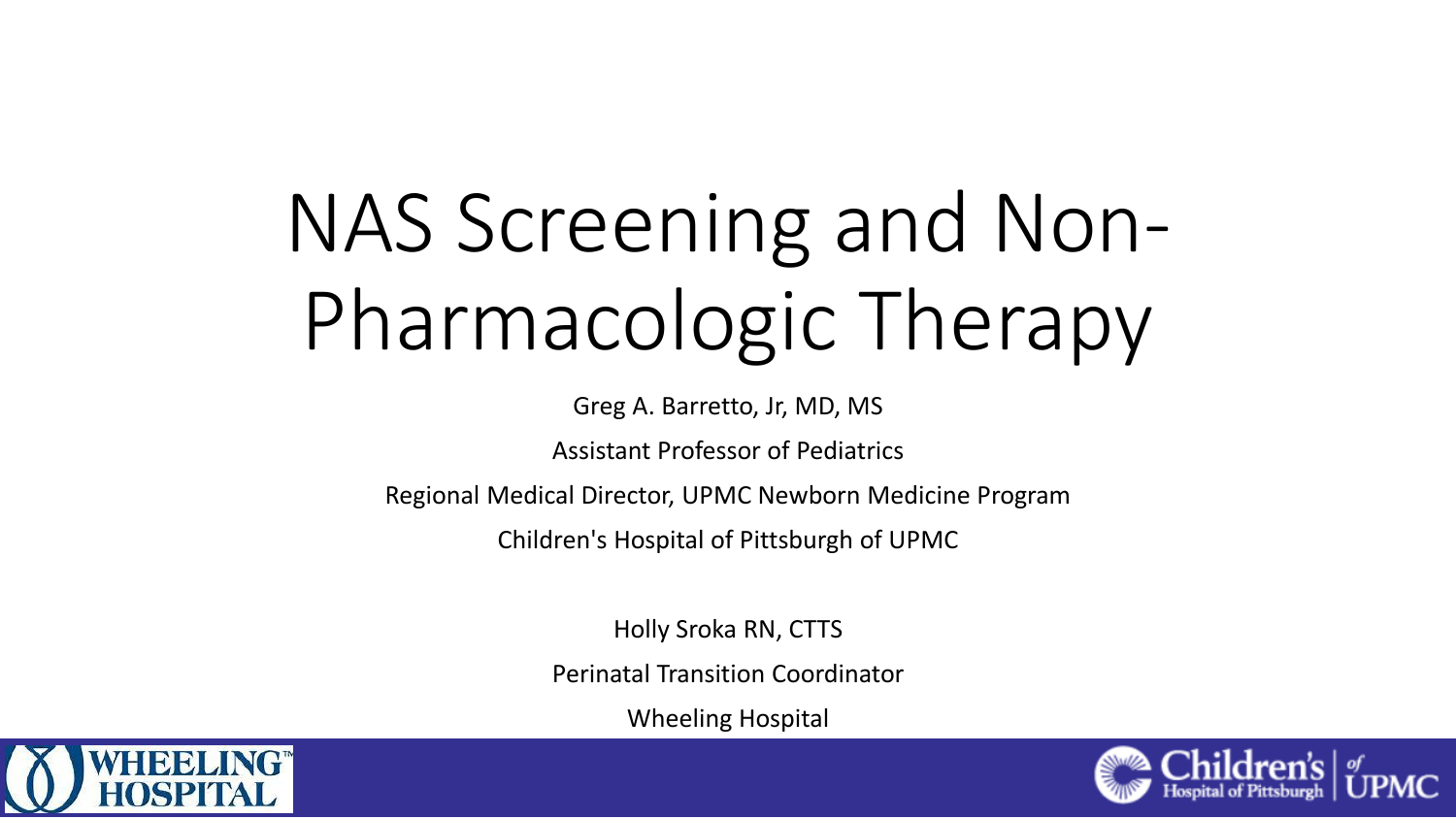

Christina Mullins, Neonatal Abstinence Syndrome Surveillance in West Virginia. West Virginia Department of Health and Human Resources April 2018.

**Hospital of Pittsburgh**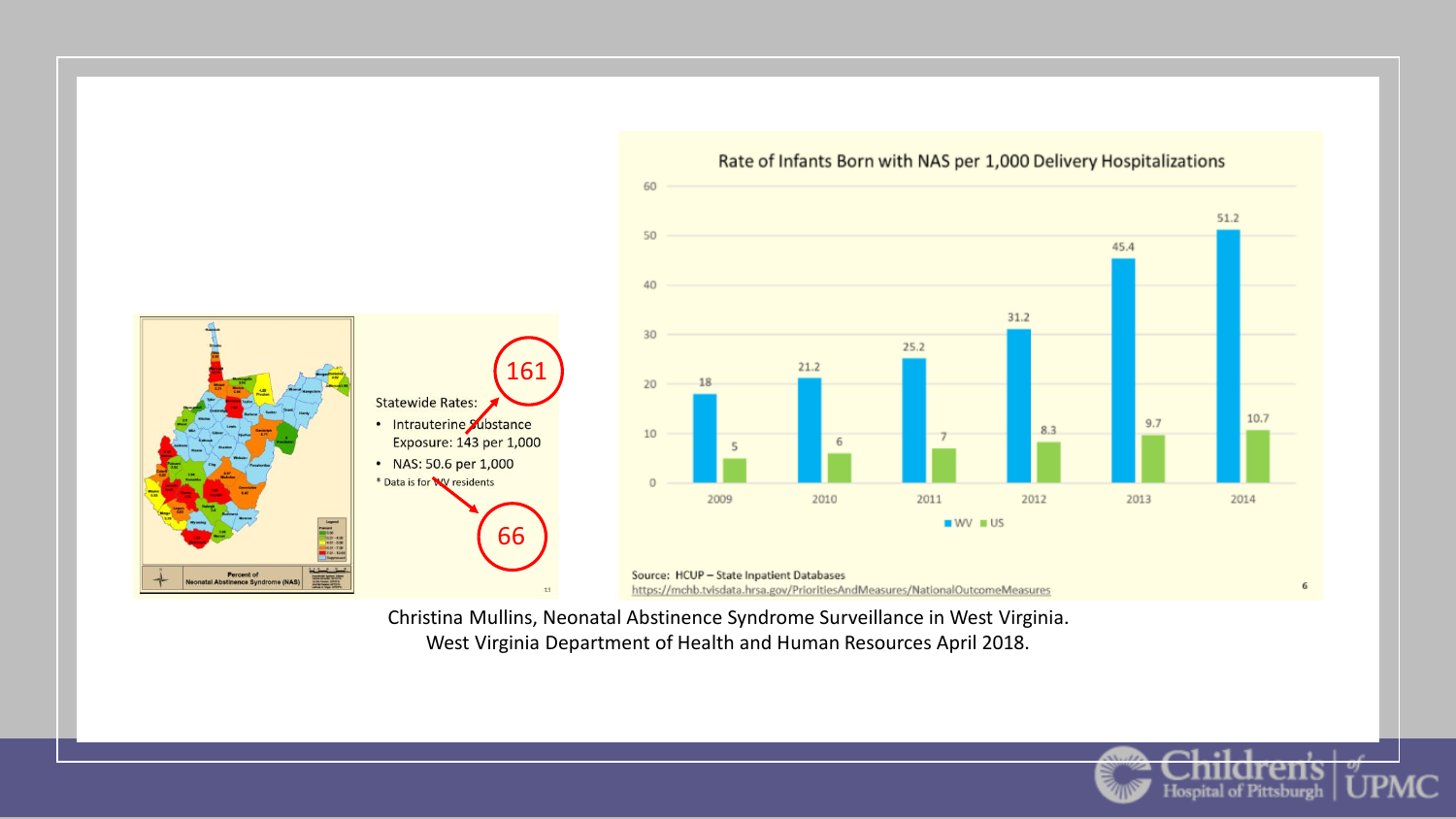# Wheeling Hospital Perinatal Transition Program

West Virginia Perinatal Partnership Drug Free Mom's and Babies Program Holly Sroka RN, CTTS, Perinatal Transition Coordinator



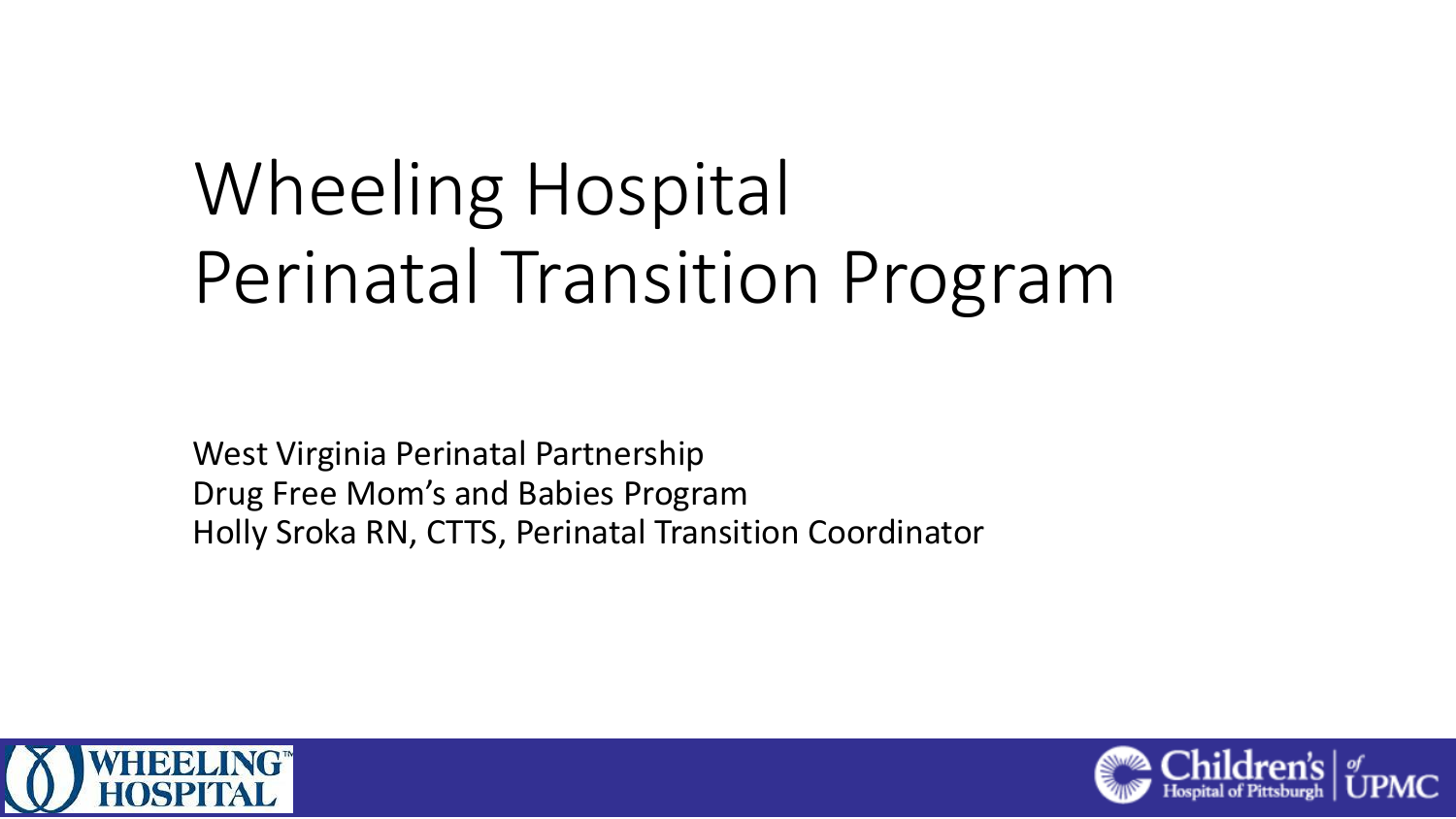

- Referrals
	- OB offices (Drug Screening policy)
	- Community agencies
	- Self-referrals
- Interview
	- General information
	- Pregnancy history
	- Social issues / Safety concerns
	- Assess personal and family needs
	- Review substance use history
	- Education provided on Substance use in pregnancy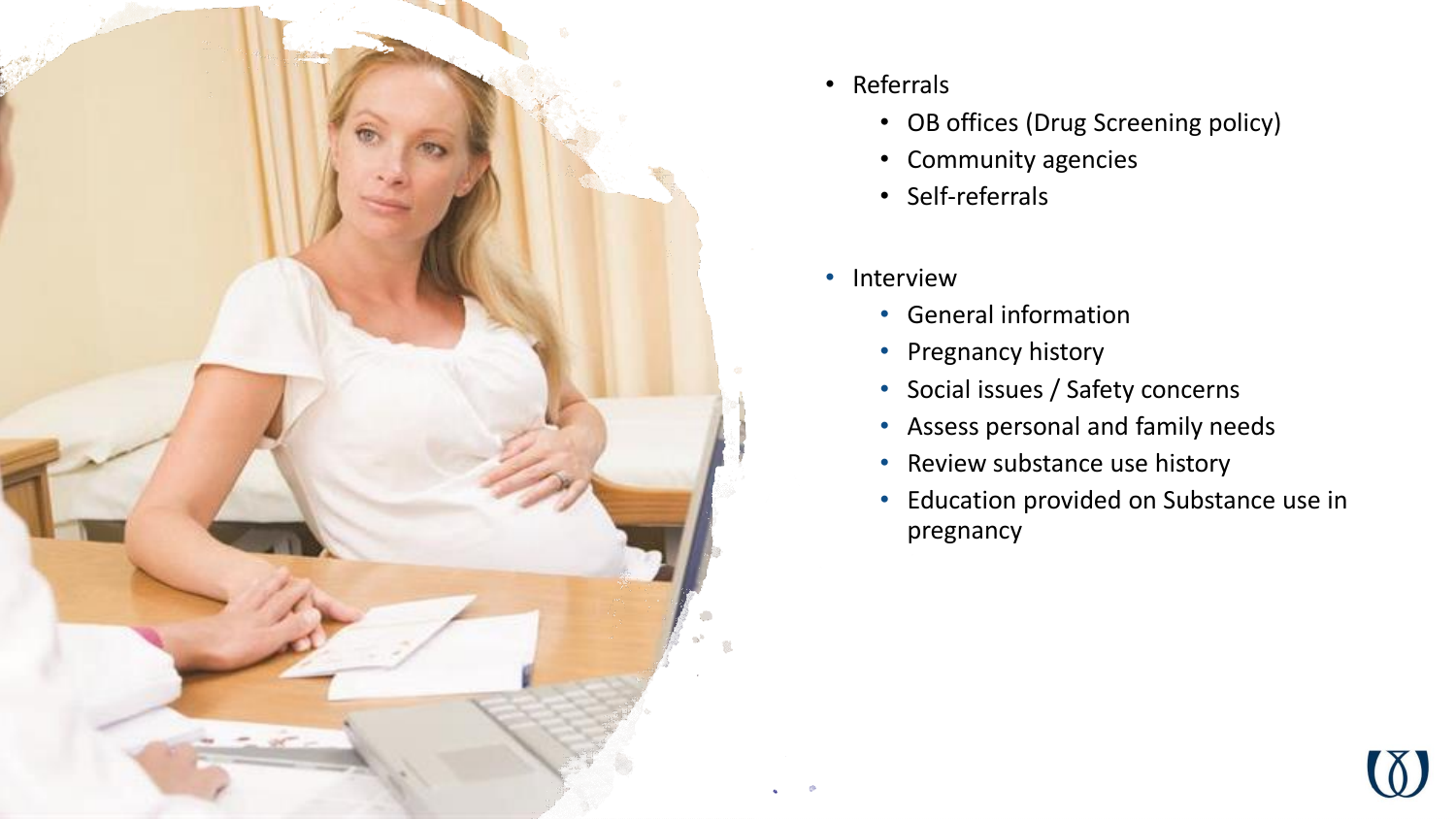

- Referrals for services
	- MAT/ Addiction counseling
	- Mental health treatment
	- Community groups (NA, AA, Peer Support)
	- WIC
	- Home visiting programs
	- Assistance programs
- Plan of Care
- Continued Support
	- Meet after OB appointments
	- Phone calls/texts
	- Ongoing review and update of the Plan of Care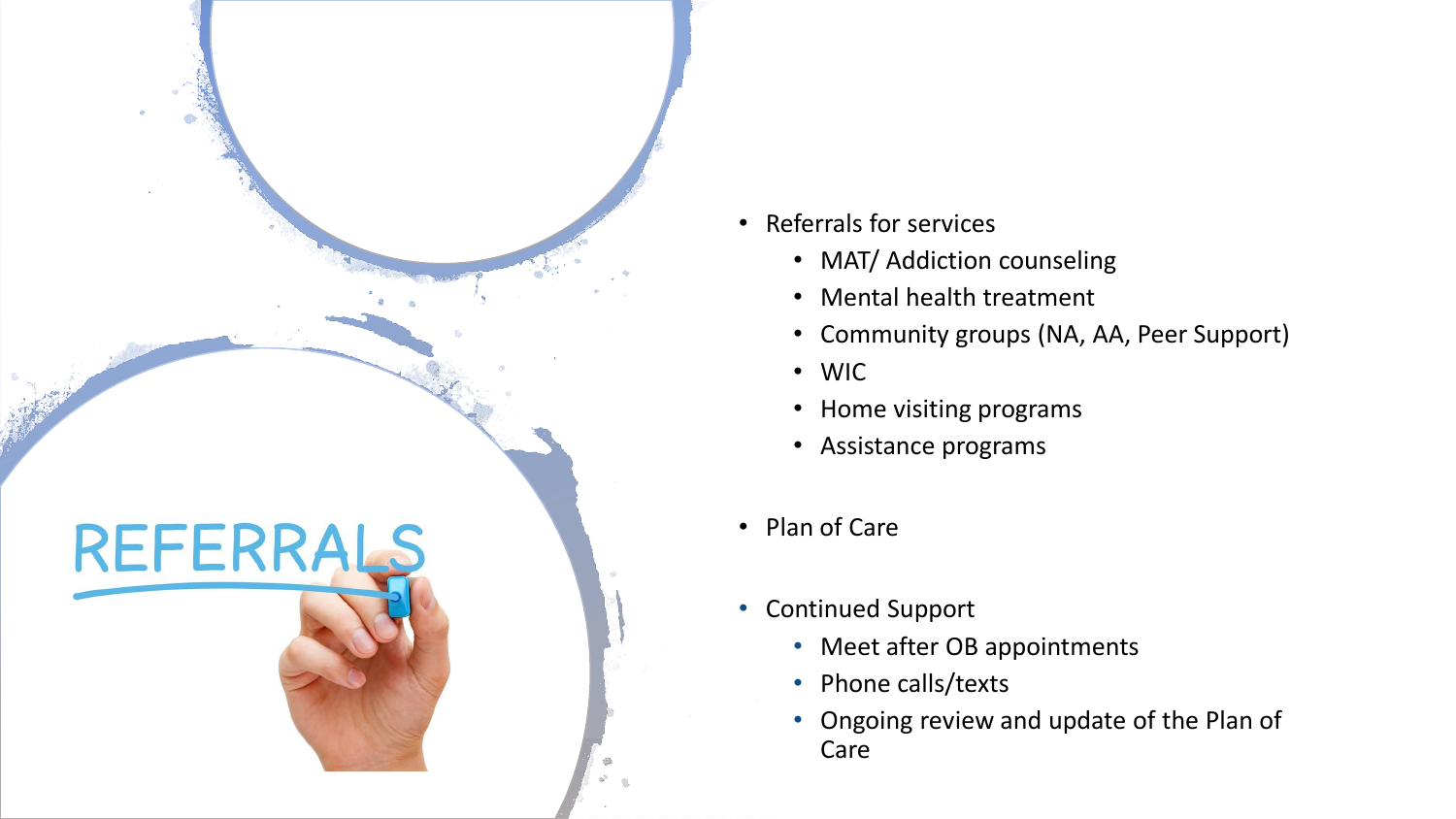

- **Preparation for hospital** 
	- Hospital protocol
	- Social Service consult
	- CPS referral
	- Education on NAS
	- Education on Non-pharmacological interventions
	- Mother Centered Approach
- Post-Natal period
	- Regular contact with mother, Continued education on therapeutic interventions and promote bonding
	- Provide support/answer questions
	- Liaison between mother and hospital staff
	- Assist/support with CPS involvement
	- Assess interaction between mom and baby
	- Schedule home visit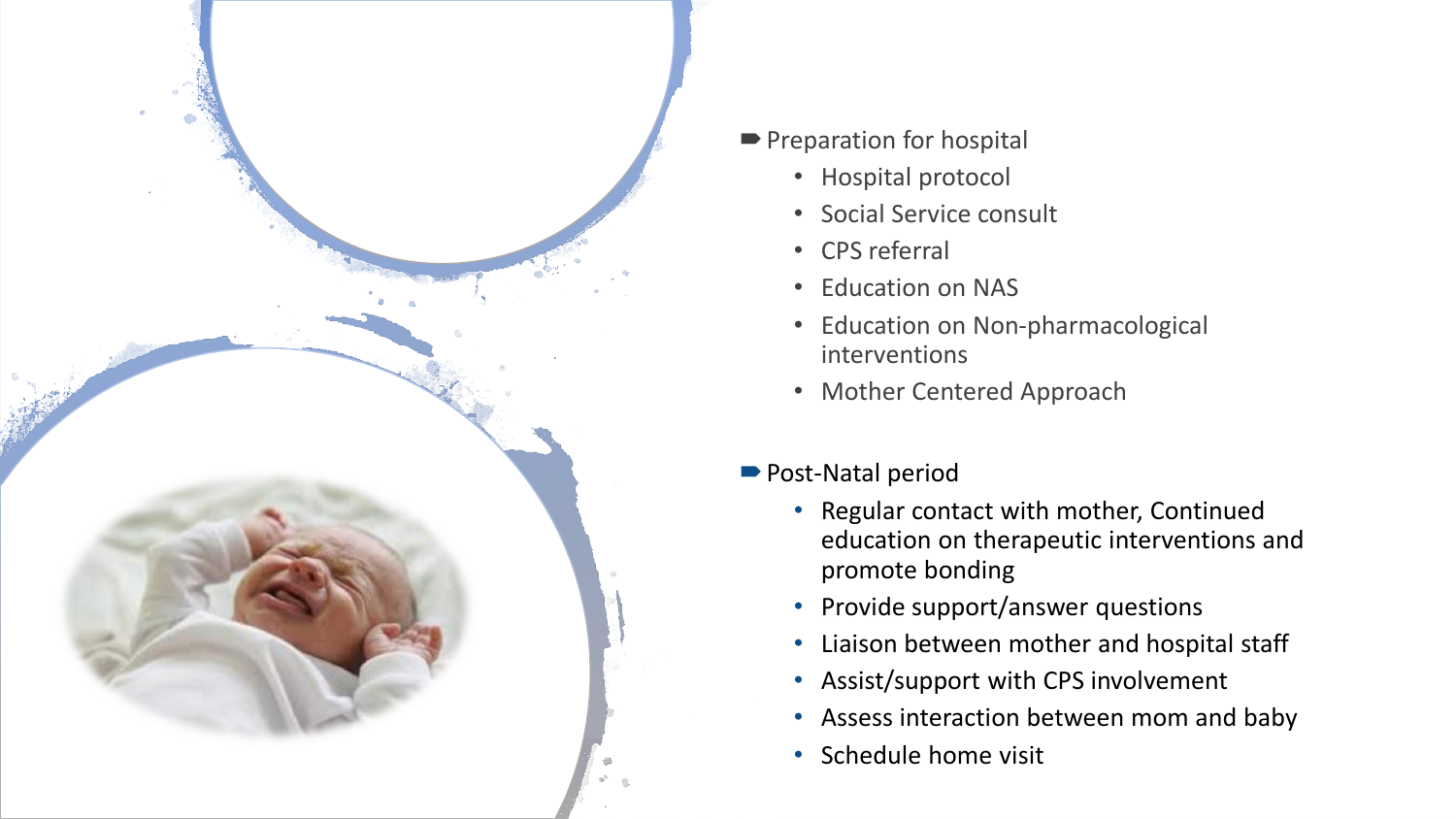Guiding principles:

- starts in-utero and continues at home
- focus on both maternal and neonatal care
- Initiation of nonpharmacologic therapy prior to onset of symptoms

Interdisciplinary Care

social services, addiction specialist, obstetricians, and pediatricians

- involves a collaborative care plan or an integrated care approach to the care of the mother and infant
- meet each morning to discuss all mothers with substance abuse disorder and infants with intrauterine drug exposure

Staff Education:

• not limited to NAS… Crisis Prevention Intervention

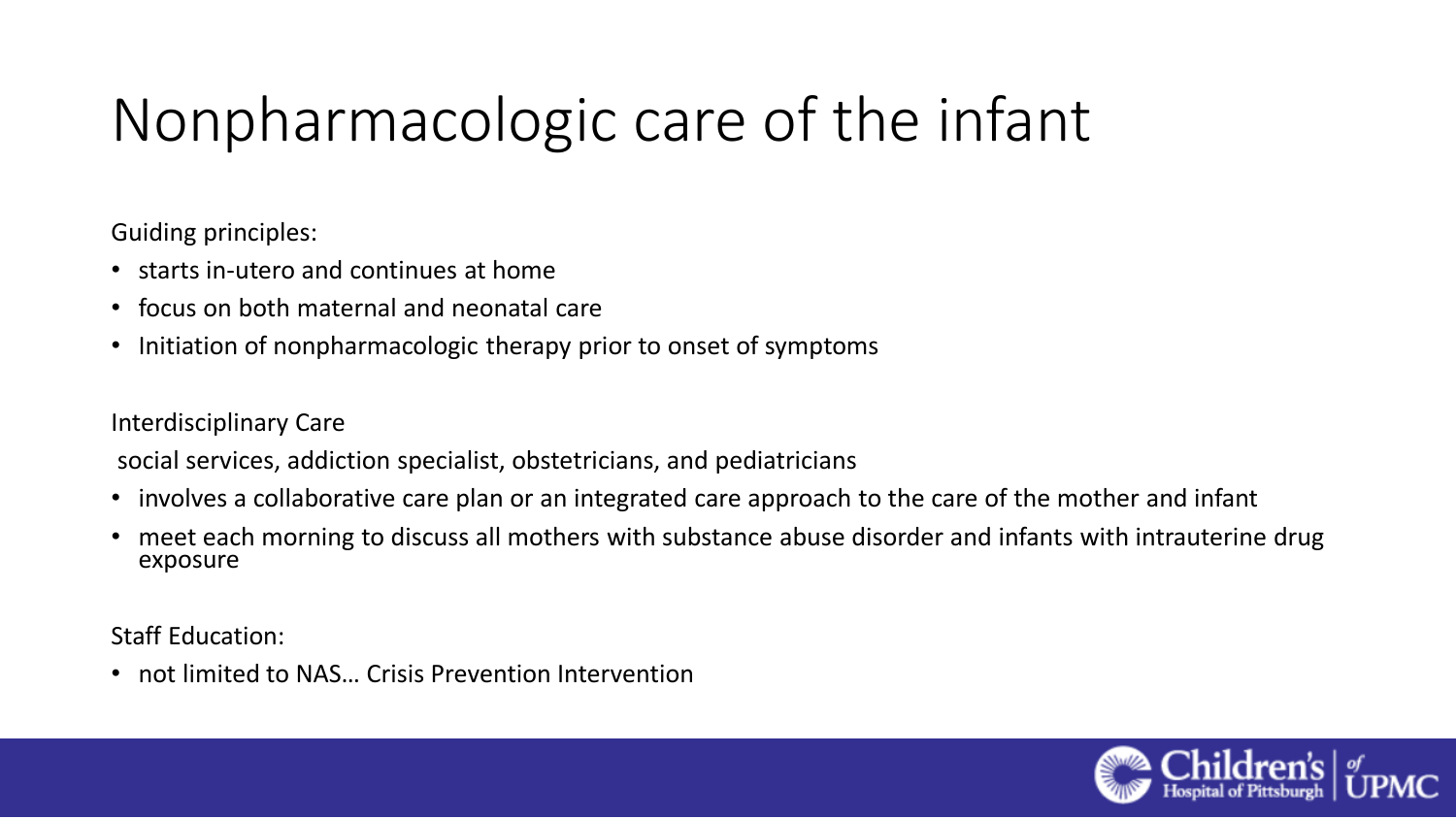Nonpharmacologic measures initiated on any infant with intrauterine drug exposure… even before the infant exhibit clinical signs or symptoms of withdrawal:

- gentle handling
- demand feeding
- breast feeding if not contraindicated
- gentle rubbing instead of patting the infant when burping
- avoidance of waking a sleeping infant unless due for feeding (if not on demand feeding)
- pacifiers
- swaddling
- holding, cuddling and manual rocking
- kangaroo care
- rooming-in with the mother

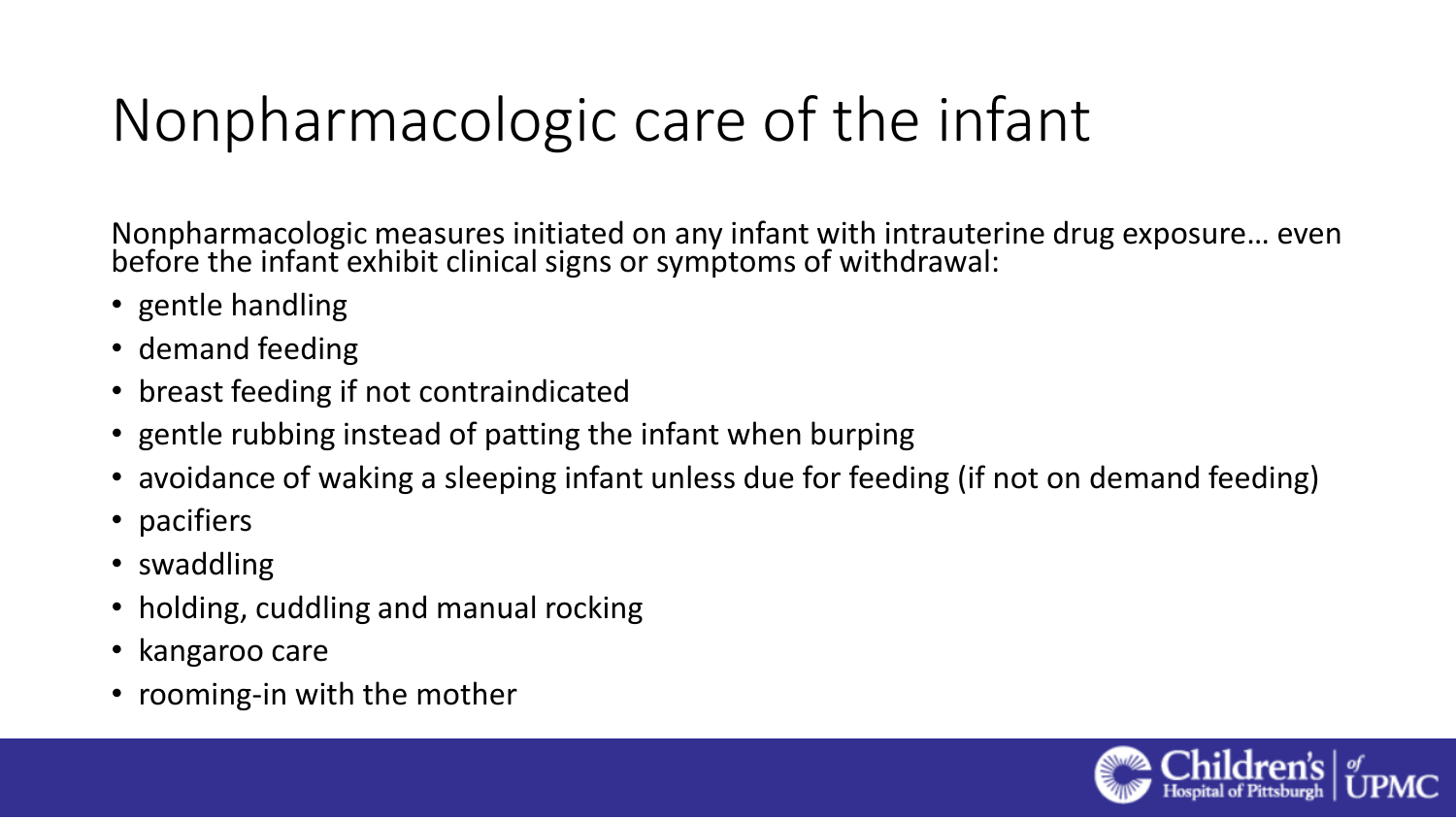Nonpharmacologic measures initiated if the infant exhibits clinical signs or symptoms of withdrawal:

- continuous minimal stimulation with dim light and low noise environment
- small, frequent feeding (e.g. every 2 hours)
- high-calorie feeds (22 cal/oz)
- music therapy
- massage therapy
- use of bouncers (e.g. MamaRoo)

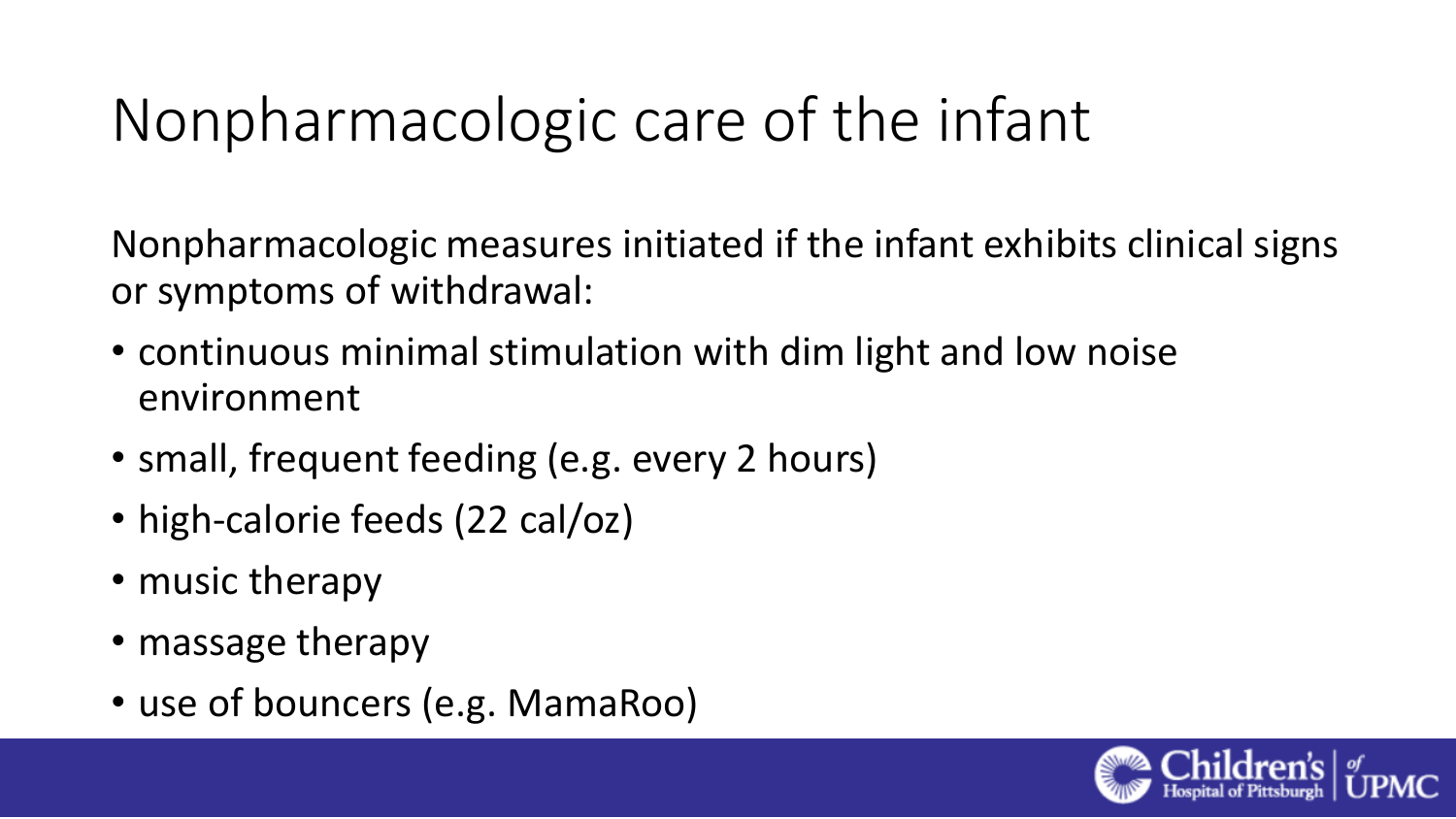Location, location, location… it was not the NICU!

• **Rooming-in is the preferred inpatient setting for the care of the mother and infant at Wheeling Hospital.** This provides the best environment for the mother-infant interaction and has been shown to lessen severity of withdrawal signs for infants with NAS.<sup>1</sup>

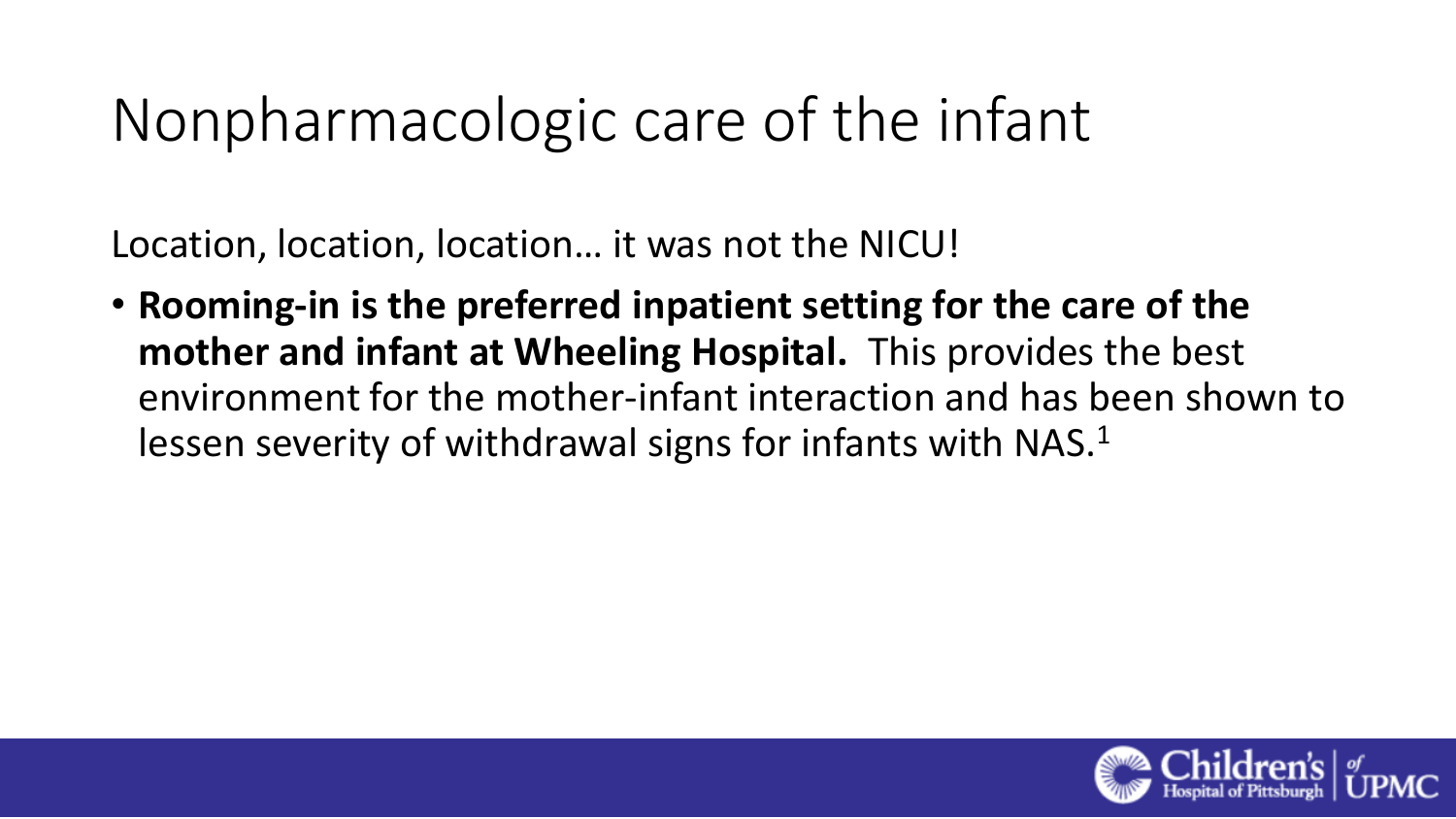

#### **Cardiorespiratory and Pulse Oximetry Monitoring**

All infants started on morphine must be on continuous cardiorespiratory and pulse oximetry monitoring for at least 48 hours from initiation or until the first step of the weaning phase, whichever is later regardless of location.

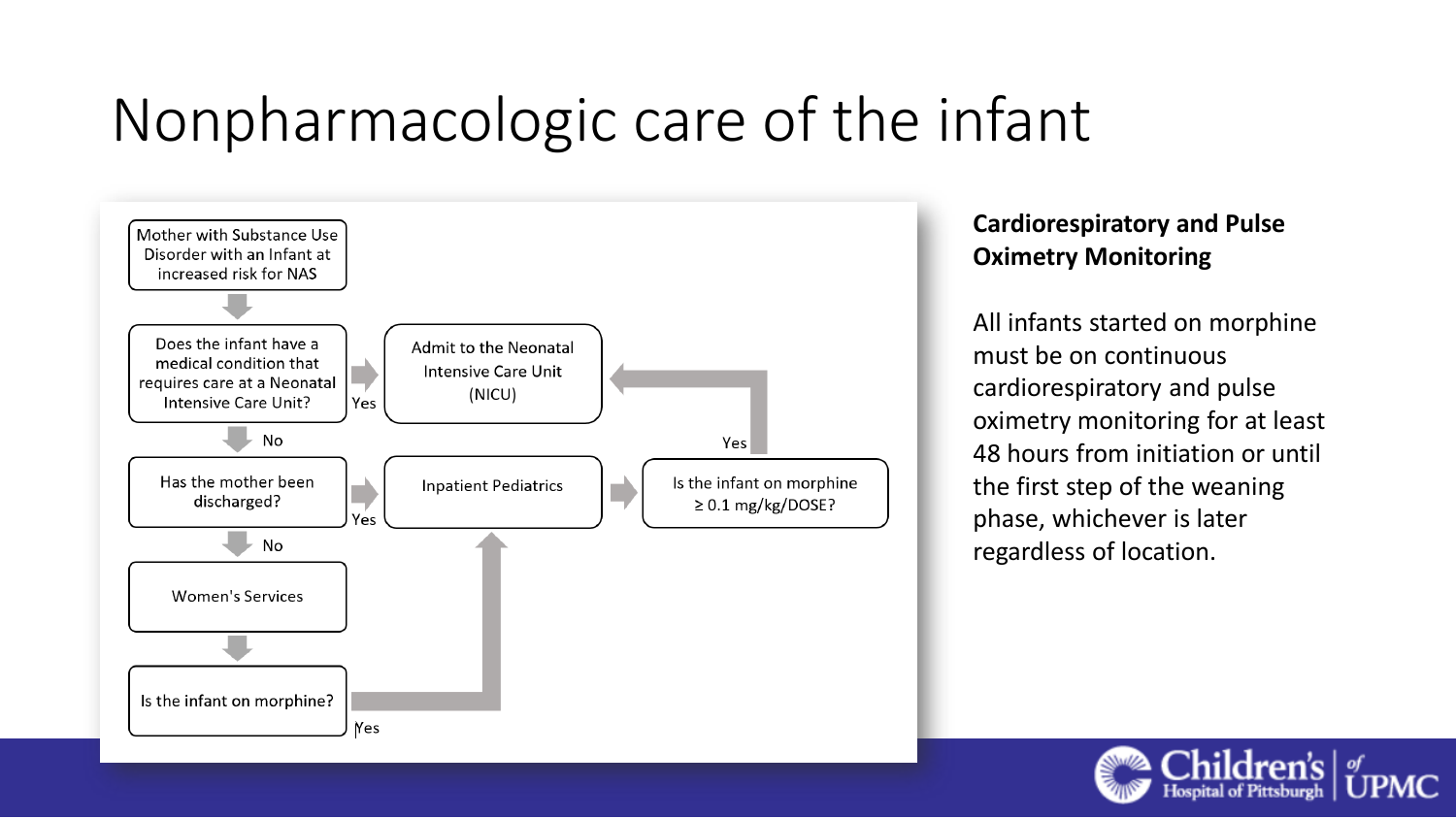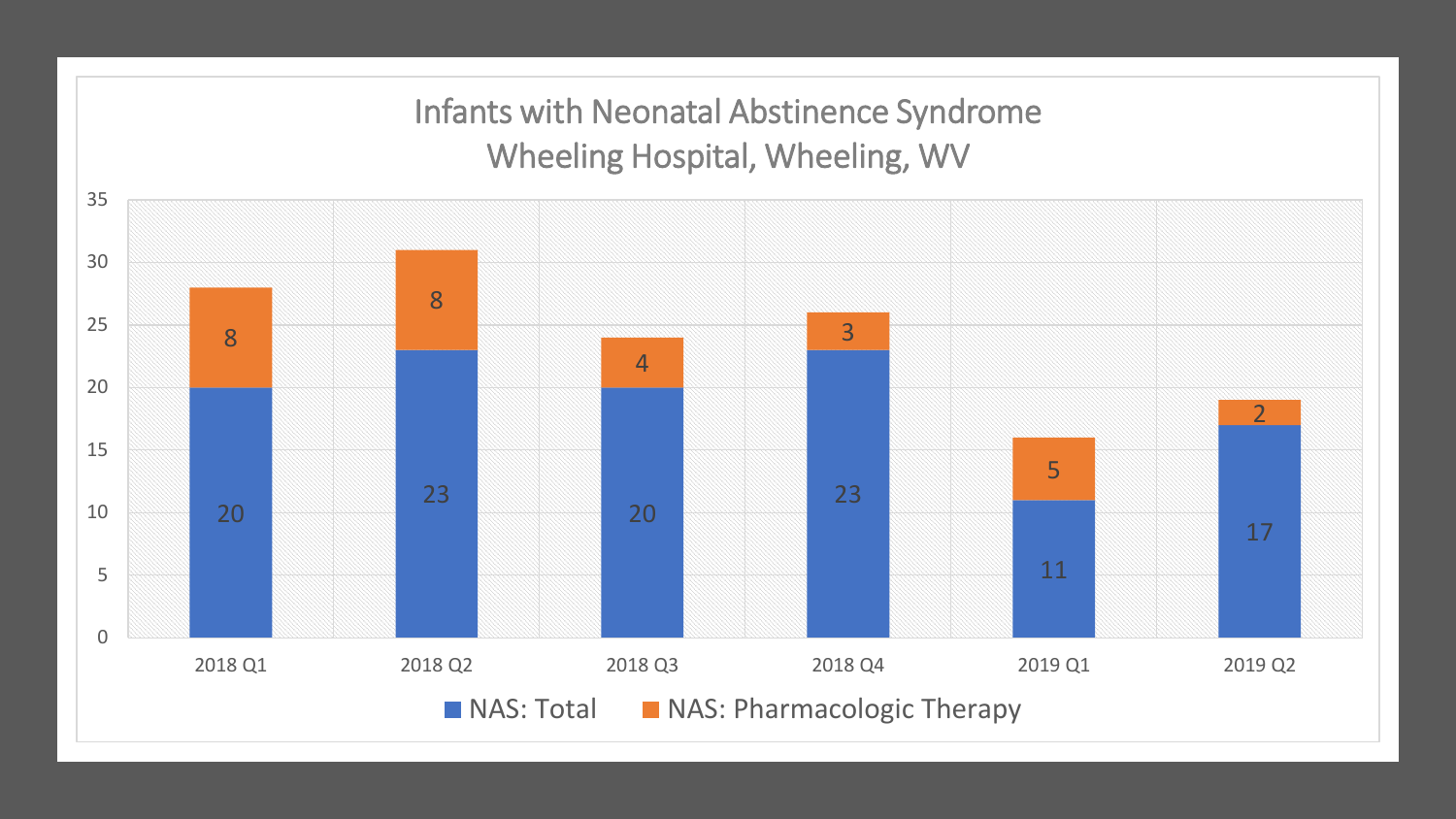# Home Visit





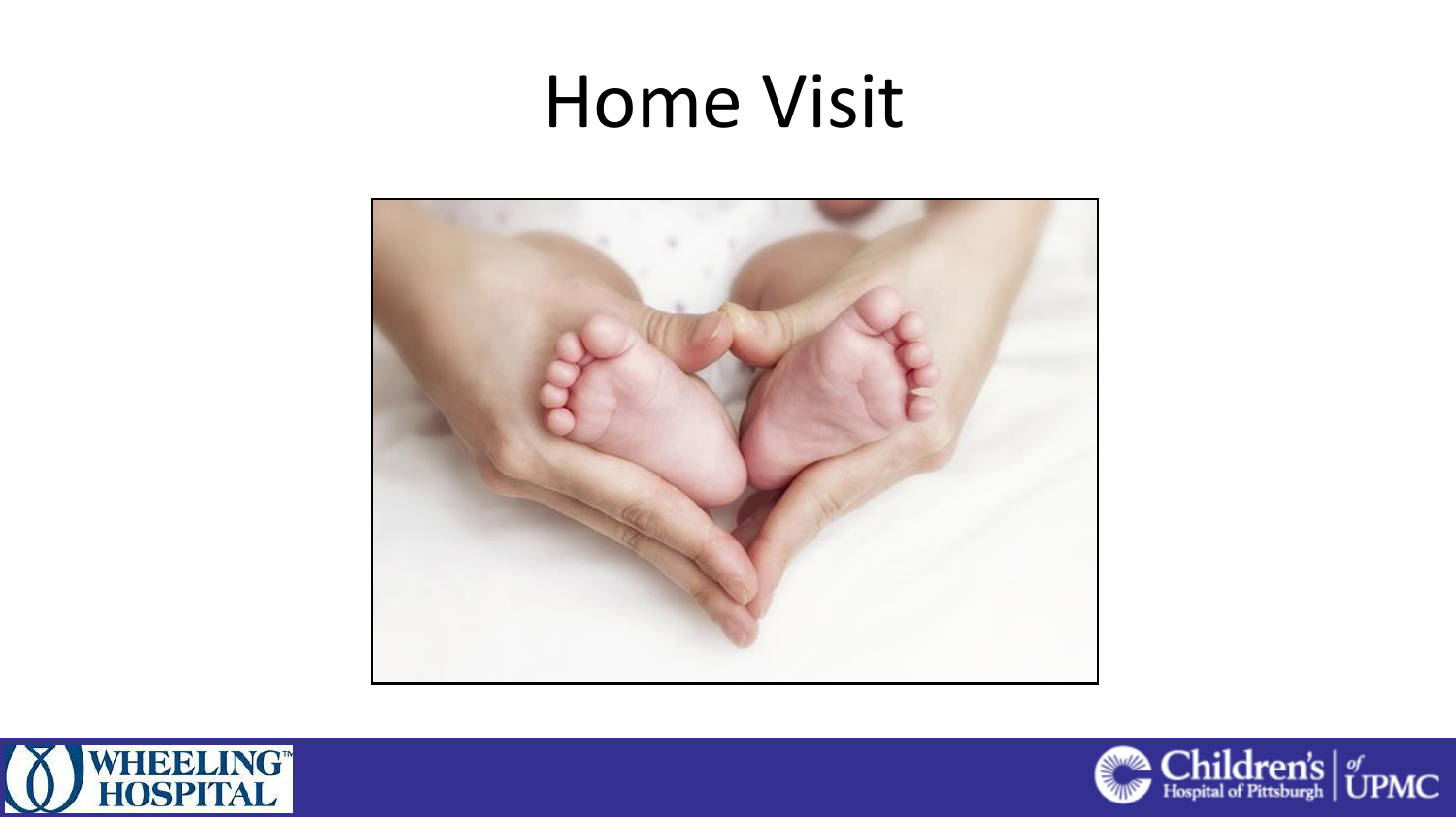#### Environmental assessment

- Environmental exposure
- Safety concerns

### ■Needs assessment

- Assistance/services
- Status of CPS case
- Family needs



### Maternal assessment

- Health / Healing
- Depression
- Substance use disorder (SUD) treatment/counseling
- Contraception
- Appointments